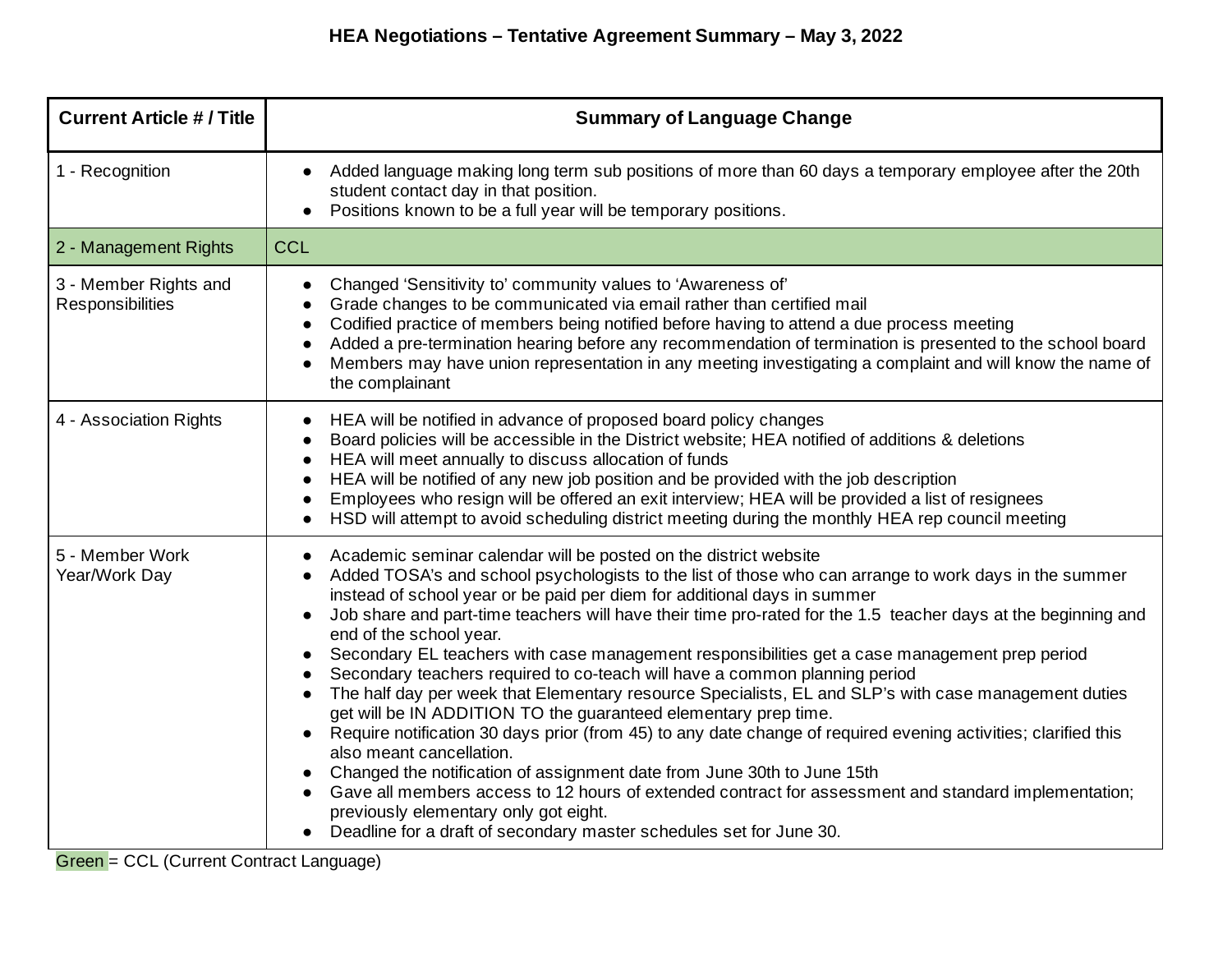| <b>Current Article # / Title</b>             | <b>Summary of Language Change</b>                                                                                                                                                                                                                                                                                                                                                                                                                                                                                                                                                                                                                                                                                                                                                                                                                                                                                                                                                                                                                                                                                                                                                        |
|----------------------------------------------|------------------------------------------------------------------------------------------------------------------------------------------------------------------------------------------------------------------------------------------------------------------------------------------------------------------------------------------------------------------------------------------------------------------------------------------------------------------------------------------------------------------------------------------------------------------------------------------------------------------------------------------------------------------------------------------------------------------------------------------------------------------------------------------------------------------------------------------------------------------------------------------------------------------------------------------------------------------------------------------------------------------------------------------------------------------------------------------------------------------------------------------------------------------------------------------|
| 6 - Workload                                 | Created a joint Student Services Workload committee that meets monthly to review caseloads and address<br>workload needs and solutions.<br>Building admin will consider number of preps, overall student contact load, and past experience when<br>making assignments<br>Codified the practice of teachers that need extra conference time due to large class size working with admin<br>to find solutions<br>Dual Language teachers will receive 4 hours of support for District required assessments; changed from<br>self-contained Dual Language teachers who perform reading assessments in two languages.                                                                                                                                                                                                                                                                                                                                                                                                                                                                                                                                                                          |
| Article 7 - Safety and<br>student Discipline | Added reference to tier one interventions to the site based behavior plans and language stating that it works<br>$\bullet$<br>in collaboration with student support plans<br>Upon request, HEA will get a copy of each buhilding's discipline plan before the first student day of the school<br>year<br>Student support documents (504's, IEP's, Behavior Plans, etc.) will be made available to teachers within 10<br>days (down from 30) from the time the District receives the information.<br>Changed 'shall' to 'may' in reference to unit members sending out disruptive students                                                                                                                                                                                                                                                                                                                                                                                                                                                                                                                                                                                                |
| 8 - Member Absences                          | Added EL and Resource Specialists to the list of those that would be compensated when asked to substitute<br>$\bullet$<br>Coaches, TOSAs and other licensed staff not on that list will be paid for any work their supervisor requires<br>$\bullet$<br>them to make up when asked to substitute                                                                                                                                                                                                                                                                                                                                                                                                                                                                                                                                                                                                                                                                                                                                                                                                                                                                                          |
| 9 - Evaluation                               | HSD will provide optional professional development relevant to the evaluation, and new hires will have<br>introductory training in their pre-service<br>Clarified language around observation and evaluation for probationary members<br>If an 'on-cycle' member works less than 135 days due to leave, they will be placed on cycle again the<br>following year. As soon as the District is aware that will happen, the formal evaluation process will stop.<br>A formal observation shall generally be for a full class period, with any concerns being discussed and<br>documented for the post-observation conference.<br>Prior to receiving an unsatisfactory mark on an eval, admin must share concerns and suggestions for<br>improvement verbally and in writing; these will also be attached to mid-year and final eval documents.<br>No member shall be placed on a Plan of Assistance unless they have been notified of the concern(s) and the<br>Association has been informed.<br>Plans will have a statement of the performance concern to be remedied, specific examples, clear<br>expectations for performance, steps to reach a successful outcome, andvarious supports |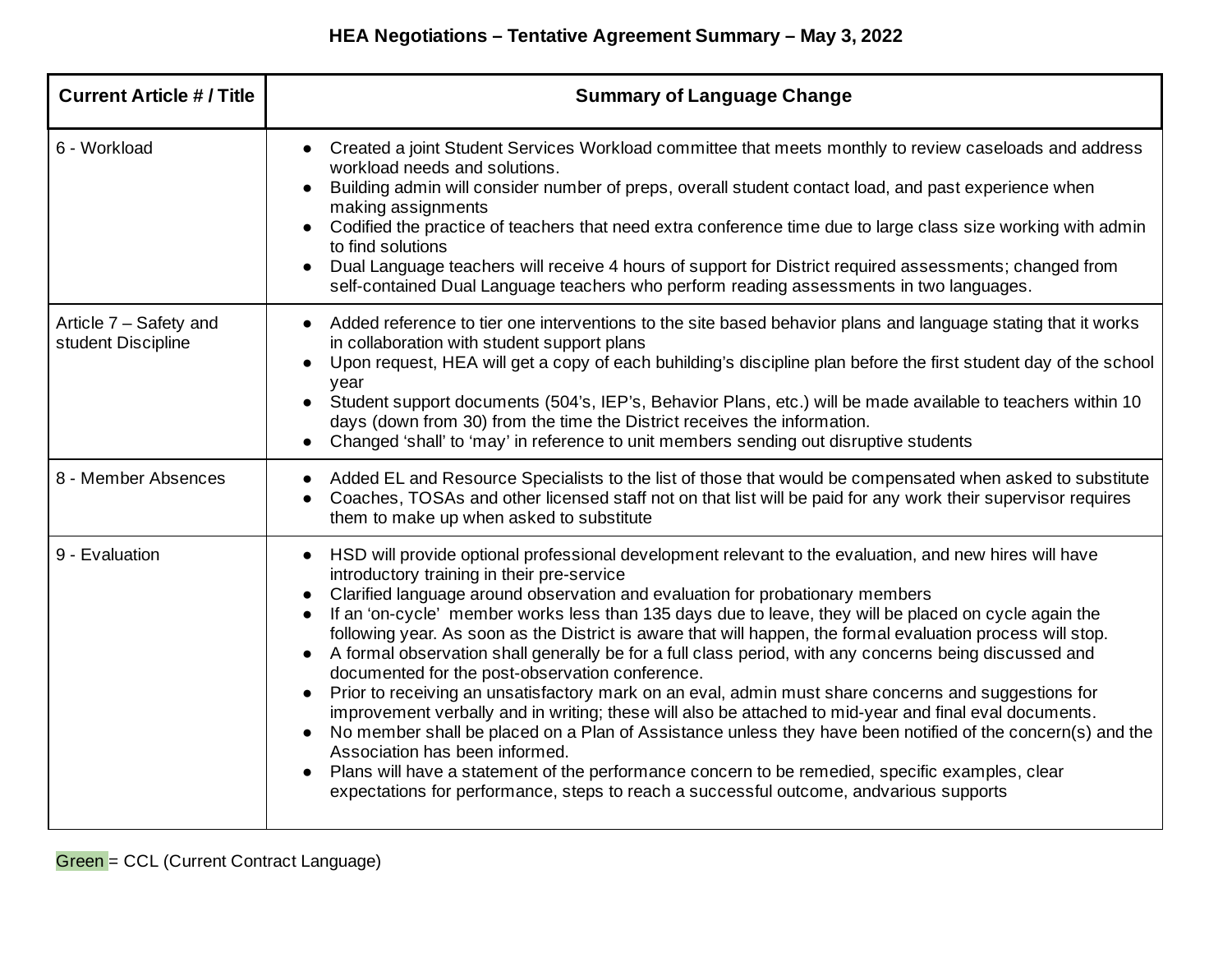## **HEA Negotiations – Tentative Agreement Summary – May 3, 2022**

| <b>Current Article # / Title</b>                                               | <b>Summary of Language Change</b>                                                                                                                                                                                                                                                                                                                                                                                                                                                                                              |
|--------------------------------------------------------------------------------|--------------------------------------------------------------------------------------------------------------------------------------------------------------------------------------------------------------------------------------------------------------------------------------------------------------------------------------------------------------------------------------------------------------------------------------------------------------------------------------------------------------------------------|
| 10 - Educational Program<br>Improvement and<br><b>Professional Development</b> | Those that qualify to use \$600 of their tuition reimbursement for conferences may now apply those funds to<br>associated travel and lodging cost<br>Members may access unused tuition reimbursement from the previous year (may do a 'look back')<br>$\bullet$                                                                                                                                                                                                                                                                |
| 11 - Leaves                                                                    | Members may donate sick days converted to personal leave to the sick leave donation bank<br>$\bullet$<br>Defined a leave year as July 1 - June 30<br>Changed 'Rest and Recuperation' to 'Unpaid Leave'; changed the years of service before one can apply for<br>such leave from six to three<br>Added language allowing a person on leave to request a second year<br>Moved family leave language<br>$\bullet$                                                                                                                |
| 12 - Vacancies and<br><b>Transfers</b>                                         | The District will consider voluntary transfer requests before filling an open position with a temporary member.<br>$\bullet$<br>Defined voluntary and involuntary transfer between buildings<br>Elementary members qualify for time to prepare for changes of assignment if they have an involuntary grade<br>level change for the second time in four years (formerly the third time in five years)<br>Added language that members being involuntarily transferred will be notified after student contact time if<br>possible |
| 13 - Reduction in Force                                                        | HEA will be notified of reductions in staff prior to the individual members<br>Added the following factors to be considered in reductions in force as required by ORS 342.934:<br>Cultural and linguistic expertise<br>$\bullet$<br><b>Educational attainments</b><br>A teacher's willingness to undergo additional training or pursue education                                                                                                                                                                               |
| 14 - Grievance Procedure                                                       | Changed 'Equity Grievance' to 'Non-Contract Grievance'; replaced the word 'inequitably' to 'disparately'<br>$\bullet$                                                                                                                                                                                                                                                                                                                                                                                                          |
| 15 - Salary                                                                    | Added 3% to the pay scale each of the three years<br>$\bullet$<br>Added a step to the top of the schedule in year one (2021-22)<br>Longevity payment for 10 year employees at the top of their column of \$250 in year two, \$500 in year three<br>$\bullet$<br><b>Tentative Salary Schedule</b>                                                                                                                                                                                                                               |
| 16 - Employee Benefits                                                         | Increase in the district contribution for insurance of \$40 each year; no retro pay                                                                                                                                                                                                                                                                                                                                                                                                                                            |
|                                                                                |                                                                                                                                                                                                                                                                                                                                                                                                                                                                                                                                |
| 17 - Dues and Payroll<br><b>Deductions</b>                                     |                                                                                                                                                                                                                                                                                                                                                                                                                                                                                                                                |

Green = CCL (Current Contract Language)